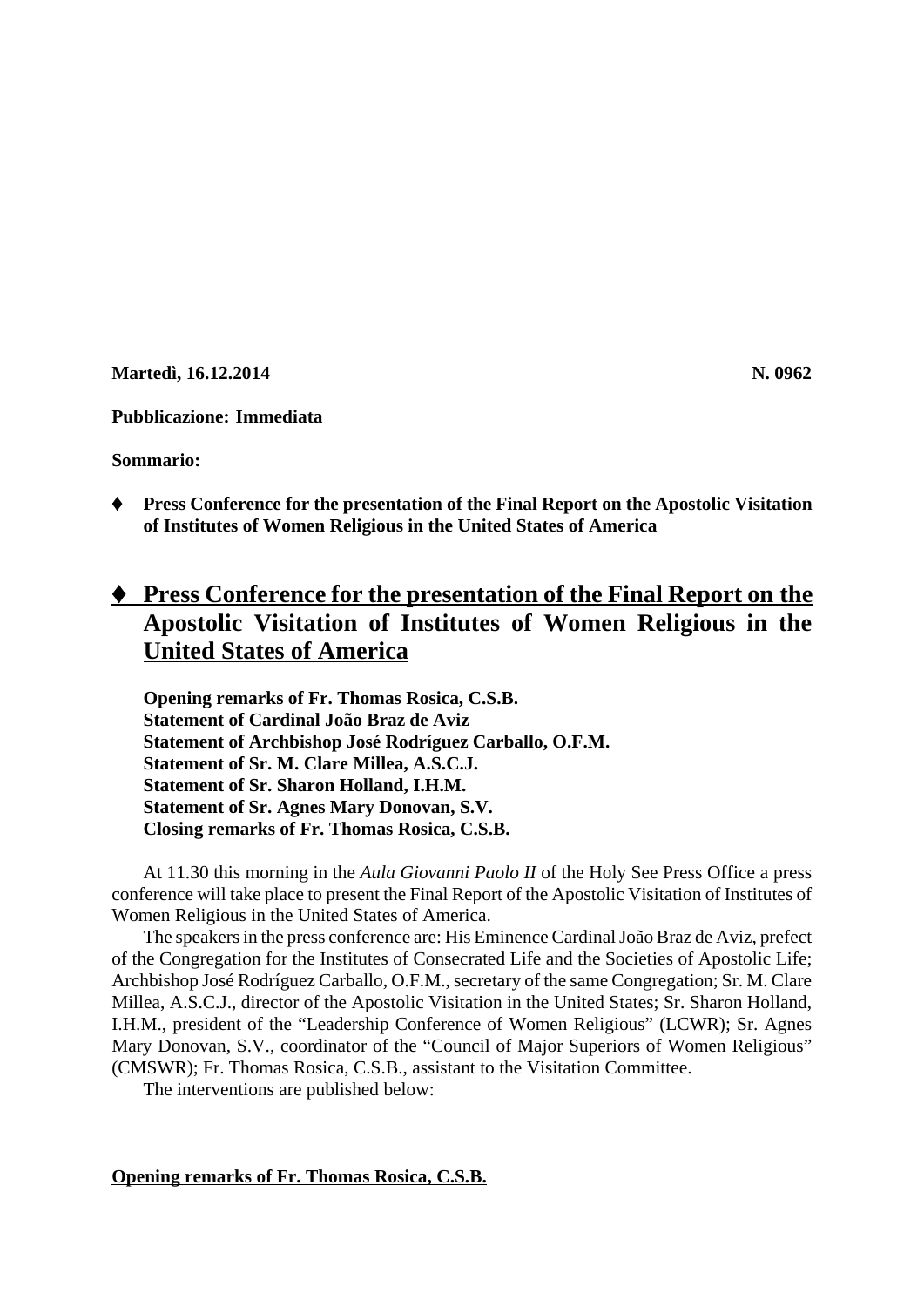Thank you, Fr. Lombardi. Your Eminence, Cardinal João Braz de Aviz, Your Excellency, Archbishop José Rodríguez Carballo, Reverend Mothers and Sisters,

Good morning to all of you here present in the Vatican Press Centre. Welcome to this very important and historic Press Conference at the Vatican dealing with the release of the Final Report of the Apostolic Visitation of Women Religious in the United States of America.

I especially greet the major superiors and representatives of Religious Congregations present in Rome as well as the many religious women who are joining us through the live streaming feed provided by Vatican Television and the Holy See Press Office. I also greet the many journalist colleagues here present- those permanently accredited to the Holy See as well as the many following us from afar. I remind you that for those who are unable to view the conference live due to different time zones, the entire conference is stored on the Vatican You Tube site: https://www.youtube.com/user/vatican.

Today I have the triple role of one who has accompanied this visitation from the beginning as one of the few male visitors; as moderator of this panel, and also assistant for English language to the Holy See Press Office. Before inviting our distinguished panel to begin their individual presentations, I simply wish to situate this conference in the wider context of the Year of Consecrated Life which the universal Church began on the First Sunday of Advent this year.

Our Holy Father Pope Francis, who is very aware of today's conference and report, chose as the aims of this year the same ones which Saint John Paul II proposed to the whole Church at the beginning of the third millennium,"You have not only a glorious history to remember and to recount, but also a great history still to be accomplished!"

The Year of Consecrated Life and the Final report invite us to look to the past with gratitude, to live the present with passion, and to examine our fidelity to the mission entrusted to us. The Year of Consecrated Life and the Final report invite us to embrace the future with hope.

In order to keep our focus on the Apostolic Visitation and do justice to this very important event in the life of the Church, our reflections today will only address this important theme that is the competency of the Congregation for Institutes of Consecrated Life and Societies of Apostolic Life and no other themes or topics. During the ample time for questions from our audience, I would ask you to kindly refer only to the Apostolic Visitation of Women Religious of the United States.

I now invite **His Eminence Cardinal João Braz de Aviz**, Prefect of the Congregation for Institutes of Consecrated Life and Societies of Apostolic Life to address us.

He will be followed by **Archbishop José Rodríguez Carballo**, O.F.M., Secretary of the Congregation for Institutes of Consecrated Life and Societies of Apostolic Life.

They will be followed by the three sisters whom I will present individually.

**Mother M. Clare Millea, A.S.C.J.**, Superior General of the Apostles of the Sacred Heart of Jesus and Director of the Apostolic Visitation of Institutes ofApostolic Life of Women Religious in the United States of America.

**Sr. Sharon Holland, I.H.M.,**Vice President of Sisters, Servants of the Immaculate Heart of Mary and President of Leadership Conference of Women Religious(LCWR).

**Mother Agnes Mary Donovan, S.V.**, Superior General of the Sisters of Life and Chair of the Council of Major Superiors of Women Religious (CMSWR).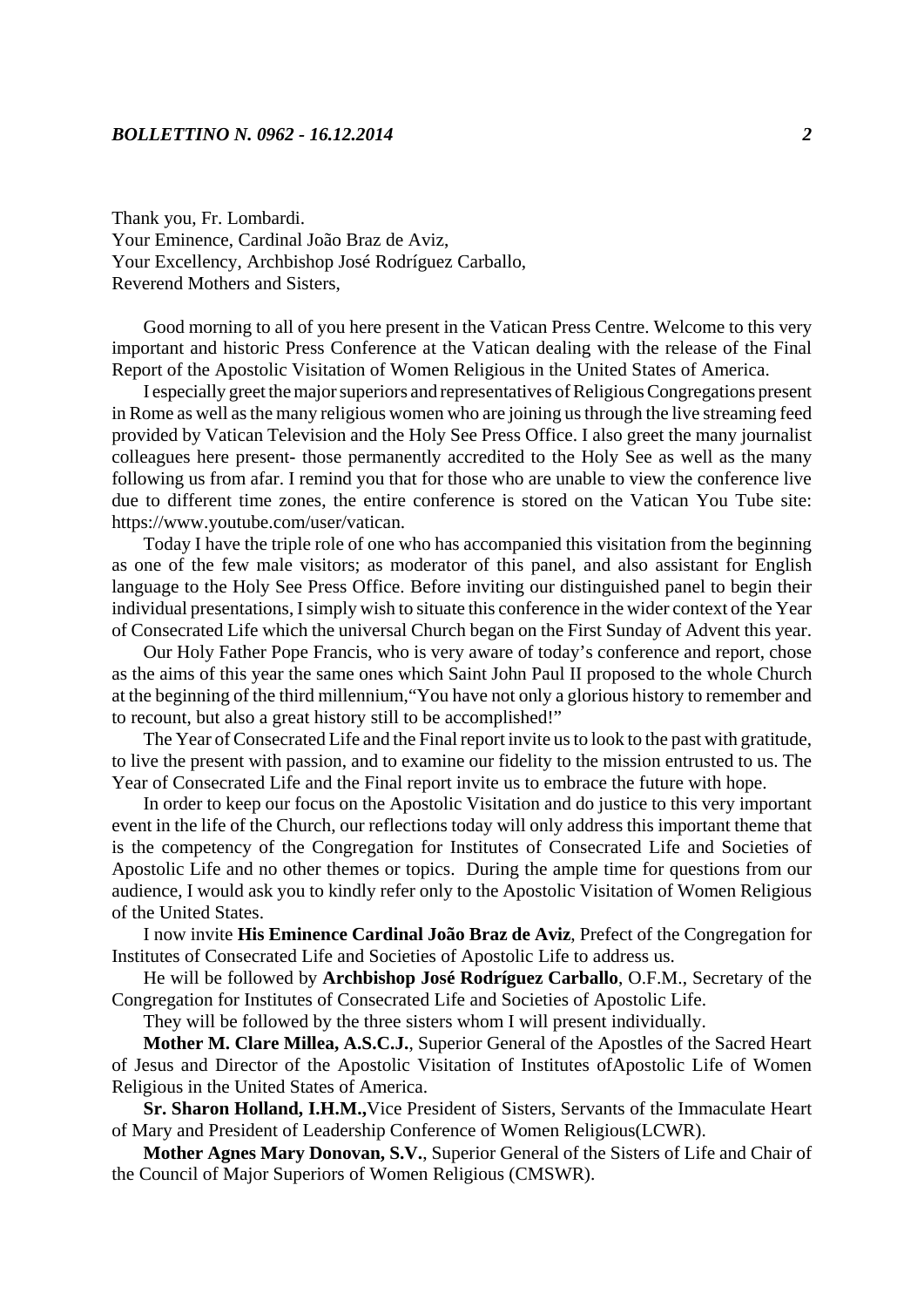## [02072-02.01] [Original text: English]

#### **Statement of Card. João Braz de Aviz**

I thank all of the journalists who have gathered here for this press conference to present our final report on the Apostolic Visitation of Institutes of Women Religious in the United States of America. In December, 2008, Cardinal Franc Rodé, then Prefect of the Congregation for Institutes of Consecrated Life and Societies of Apostolic Life commissioned the Visitation "*to look into the quality of the life of women religious in the United States"*.

We initiated the Visitation because of our awareness that apostolic religious life in the United States is experiencing challenging times. Although we knewthat any initiative of this magnitude would have its limits,we wished to gain deeper knowledge of the contributions of the women religious to the Church and society as well as those difficulties which threaten the quality of their religious life and, in some cases, the very existence of the institutes.

Our final report on the Apostolic Visitationis addressed to the women religious of the United States as well as to the Church's Pastors and faithful.In addition to publishing this general report, our Dicastery will send individual reports to those institutes which hosted an onsite visitation and to those institutes whose individual reports indicated areas of concern. We will also send letters of thanks to those institutes which participated in the first two phases of the Visitation.

This press conference gives me the opportunity to express the gratitude of the Congregation for Institutes of Consecrated Life and Societies of Apostolic Life for the presence of women religious in the United States and for all that they contribute to the Church's evangelizing mission. Since the early days of the Catholic Church in their country, women religious have courageously been in the forefront of her evangelizing mission, selflessly tending to the spiritual, moral, educational, physical and social needs of countless individuals, especially the poor and marginalized. Throughout the nation's history, the educational apostolate of women religious in Catholic schools has fostered the personal development and nourished the faith of countless young people and helped the church community in the USA to flourish.In addition, a great majority of the Catholic healthcare systems in the United States, which serve millions of people each year, were established by congregations of women religious.

In response to the appeal of the Vatican Council's Decree, *Perfectae Caritatis* to return to the Gospel, "the ultimate norm of religiouslife" and to "their founder's spirit and special aim" (*PC, 2 a & b*) women religious sought to adapt their life style and mission in ways that might enable them to more effectively respond to contemporary needs. In a spirit of creative fidelity to their charisms, they branched out in new ministries to those most on the margins of the Church and society. Women religious in the United States also notably pursued ongoing theological and professional formation,seeking to further their ability to serve the Church's evangelizing mission and to prepare others to collaborate in it as well. Women religious typically engage in volunteer ministry well beyond the normal retirement age and even in their later years sustain the life and ministry of their sisters through their prayerful support.

We are aware that the Apostolic Visitation was met with apprehension by some women religious as well as the decision, on the part of some institutes, not to collaborate fully in the process. While this was a painful disappointment for us, we use this present opportunity to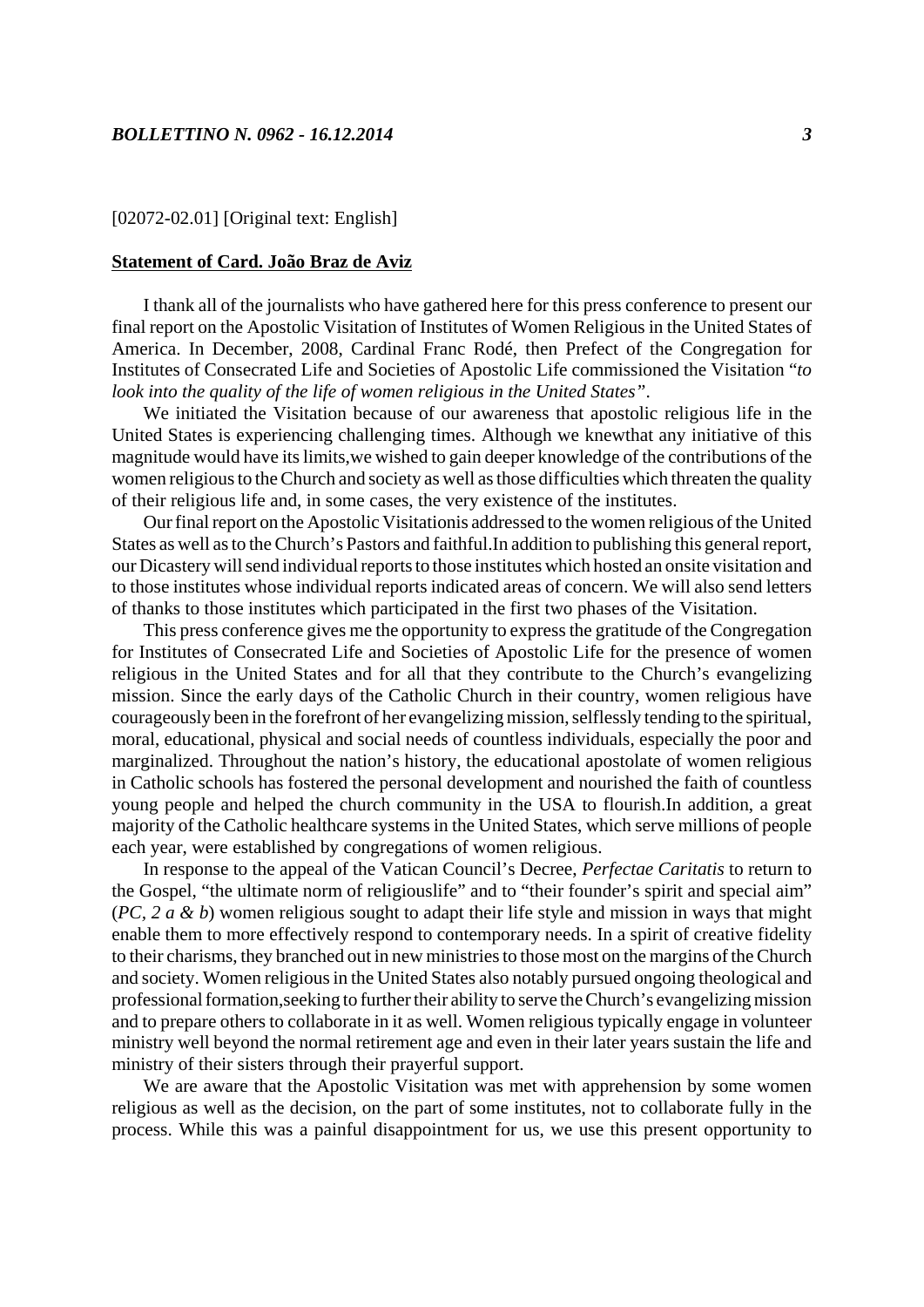express our willingness to engage in respectful and fruitful dialogue with those institutes which were not fully compliant with the Visitation process.

As we prepare for the celebration of *The Year of Consecrated Life*, which Pope Francis offers not only for consecrated persons but for the entire Church, all of us– religious, clergy and laity – canwork toward that full reconciliation which will offer a radiant and attractive witness of fraternal communion to all. We reaffirm the desire of our Dicastery to strengthen the spirit of ecclesial communion in our direct contact with conferences of major superiors of women religious, as well as with the superiors and members of the individual institutes. We express the hope that together we may welcome this present moment as an opportunity to transform uncertainty and hesitancy into collaborative trust, so that the Lord may lead us forward in the mission he has entrusted to us on behalf of the people we serve.

It will certainly be of interest to all that Pope Francis has asked our Dicastery, in close collaboration with the Congregation for Bishops, to update the curial document *Mutuae Relationes* regarding the collaboration among bishops and religious, in accord with the Church's resolve to foster the ecclesial communion which we all desire.

We joyfully welcome the many recent statements by Pope Francis about the indispensable and unique contributions of women to society and the Church. I assure you that this Congregation is committed to collaborate in the realization of Pope Francis' resolve that "the feminine genius" find expression in the various settings where important decisions are made, both in the Church and in social structures (cf. *Evangelii Gaudium*, 103). We will continueto work to see that competent women religious will be actively involved in ecclesial dialogue regarding "the possible role of women in decision-making in different areas of the Church's life" (*EG*, 104).

In the name of the Congregation for Institutes of Consecrated Life and Societies of Apostolic Life and the women religious of the United States, I express heartfelt gratitude to Mother Mary Clare Millea for having accepted the challenge of such a huge undertaking and for having carried out this task in such a pastoral and professional manner. Sincere thanks are also offered to all who contributed to the success of the visitation process, in particular to the religious who served as her core team, those who conducted the on-site visits and all who cooperated in the Visitation to their congregation.

The Apostolic Visitation offered new opportunities for women religious to discover God's presence and salvific action in fruitful communication with other religious, with the Church's pastors and lay faithful. May the self-assessment and dialogue sparked by the Apostolic Visitation continue to bear abundant fruit for the revitalization and strengthening of religious institutes in fidelity to Christ, to the Church and to their founding charisms. Our times need the credible and attractive witness of consecrated religious who demonstrate the redemptive and transformative power of the Gospel. Convinced of the sublime dignity and beauty of consecrated life, may we all pray for and support our women religious and actively promote vocations to the religious life. Thank you.

[Archbishop José Rodríguez Carballo, Secretary of the Congregation, will now present an overview of our final report on the Apostolic Visitation.]

[02073-02.01] [Original text: English]

## **Italian translation (Statement of Card. João Braz de Aviz)**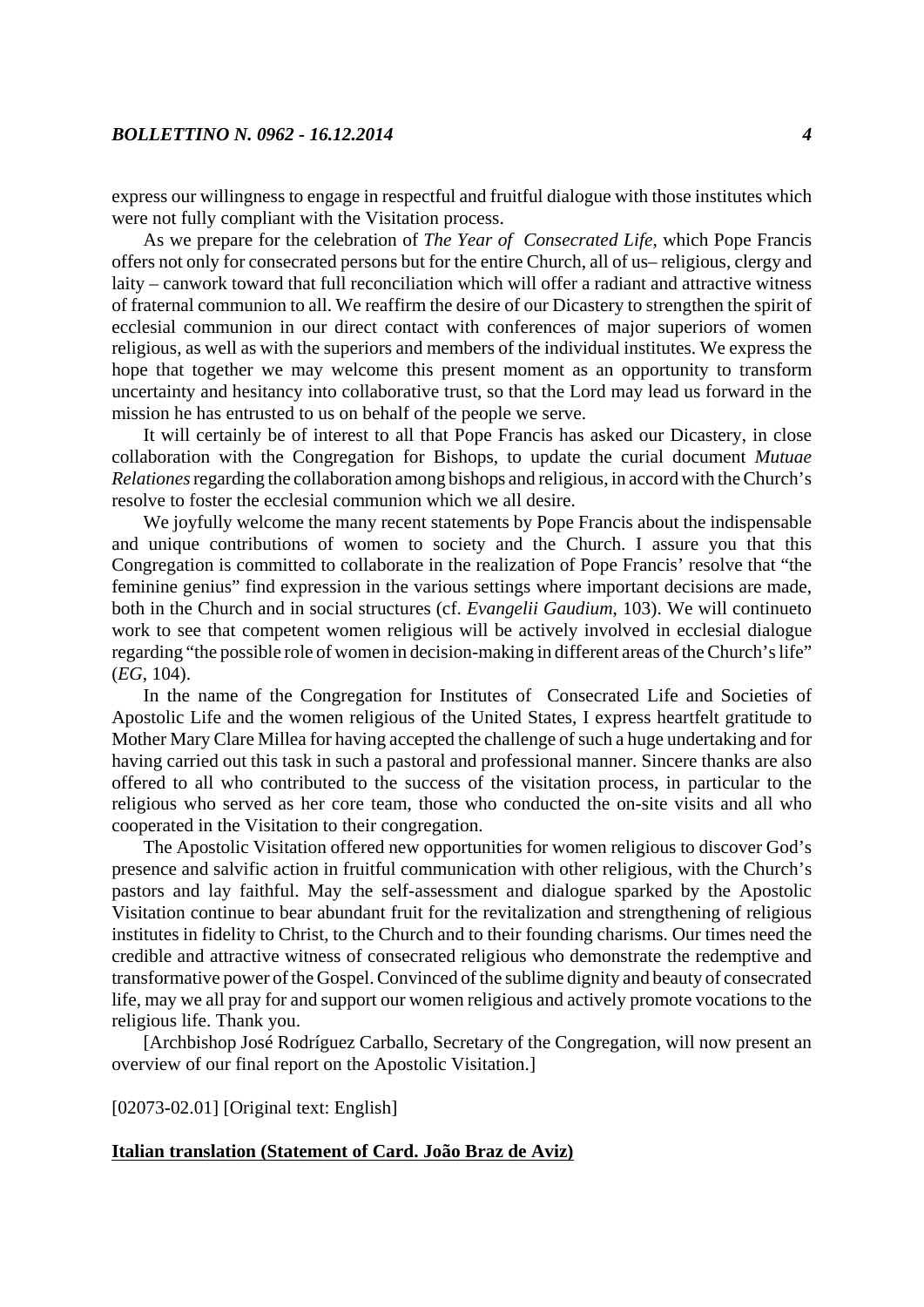Ringrazio tutti i giornalisti, qui riuniti in questa conferenza stampa per la presentazione della nostra relazione finale sulla Visita Apostolica agli Istituti Religiosi Femminili negli Stati Uniti d'America. Nel dicembre del 2008, il Cardinale Franc Rodé, allora Prefetto della Congregazione per gli Istituti di Vita Consacrata e le Società di Vita Apostolica, decise la Visita "*per esaminare la qualità della vita religiosa femminile negli Stati Uniti"*.

 Pur avendo la convinzione che un'iniziativa del genere avrebbe avuto i suoi limiti, sia per il numero dei destinatari che per il suo contenuto, si è andati avanti con il desiderio di acquisire una conoscenza più profonda del contributo delle religiose alla Chiesa e alla società, come pure delle difficoltà che minacciano la qualità della loro vita religiosa e, in alcuni casi, l'esistenza stessa degli Istituti.

A conclusione di questo lungo processo rivolgiamo ora la nostra relazione finale sulla Visita Apostolica non solo alle religiose degli Stati Uniti, ma anche ai Pastori della Chiesa e ai fedeli. Oltre alla pubblicazione di questa relazione generale, il nostro Dicastero invierà singole relazioni agli Istituti che hanno ricevuto una visita *in loco* e agli Istituti le cui singole relazioni hanno destato preoccupazioni. Invieremo anche lettere di ringraziamento agli Istituti che hanno partecipato alle prime due fasi della Visita.

Questa conferenza stampa mi offre innanzitutto la possibilità di esprimere la gratitudine della Congregazione per gli Istituti di Vita Consacrata e le Società di Vita Apostolica alle religiose degli Stati Uniti per la loro presenza e per tutto ciò con cui contribuiscono alla missione di evangelizzazione della Chiesa. Fin dagli inizi della Chiesa cattolica nel loro Paese, le religiose sono state coraggiosamente in prima linea nella missione di evangelizzare, dedicandosi con abnegazione alle necessità spirituali, morali, educative, fisiche e sociali di innumerevoli persone, specialmente povere ed emarginate. Lungo tutta la storia della nazione, l'apostolato educativo delle religiose nelle scuole cattoliche ha promosso lo sviluppo personale ed alimentato la fede di tantissimi giovani ed ha aiutato la comunità ecclesiale a espandersi negli Stati Uniti. Inoltre, gran parte del sistema sanitario cattolico negli Stati Uniti, ogni anno a servizio di milioni di persone, è stato creato da congregazioni religiose femminili.

In risposta all'appello del Decreto *Perfectae Caritatis* del Concilio Vaticano II di ritornare al Vangelo, "regola suprema" della vita religiosa", e "allo spirito e alle finalità proprie dei fondatori" (*2 a* e *b*) le religiose hanno cercato di adattare il loro stile di vita e di missione in modo tale da poter rispondere più efficacemente ai bisogni contemporanei. Con spirito di fedeltà creativa ai loro carismi, si sono dedicate a nuovi ministeri a favore di chi è maggiormente al margine della Chiesa e della società. Le religiose negli Stati Uniti hanno anche acquisito una formazione teologica e professionale, cercando di mettere sempre più le loro capacità al servizio della missione di evangelizzazione della Chiesa e di preparare altri a collaborarvi. Attualmente si impegnano in attività di volontariato ben oltre l'età normale della pensione, e anche in età molto avanzata continuano a sostenere la vita e l'apostolato delle altre suore mediante la loro preghiera.

Certo non possiamo ignorare che la Visita Apostolica è stata vissuta con apprensione da alcune suore, come pure della decisione, da parte di alcuni Istituti, di non collaborare del tutto nello svolgimento di essa. Anche se questo è stato per noi motivo di amarezza, cogliamo l'occasione per esprimere la nostra disponibilità a instaurare un dialogo rispettoso e fruttuoso con gli Istituti che non sono stati pienamente condiscendenti con il corso della Visita.

Siamo convinti che la celebrazione dell'*Anno della Vita Consacrata,* che Papa Francesco offre non solo alle persone consacrate, ma alla Chiesa intera - tutti noi religiosi/e, clero e laici – ci offre una buona occasione per lavorare verso quella piena riconciliazione che offrirà a tutti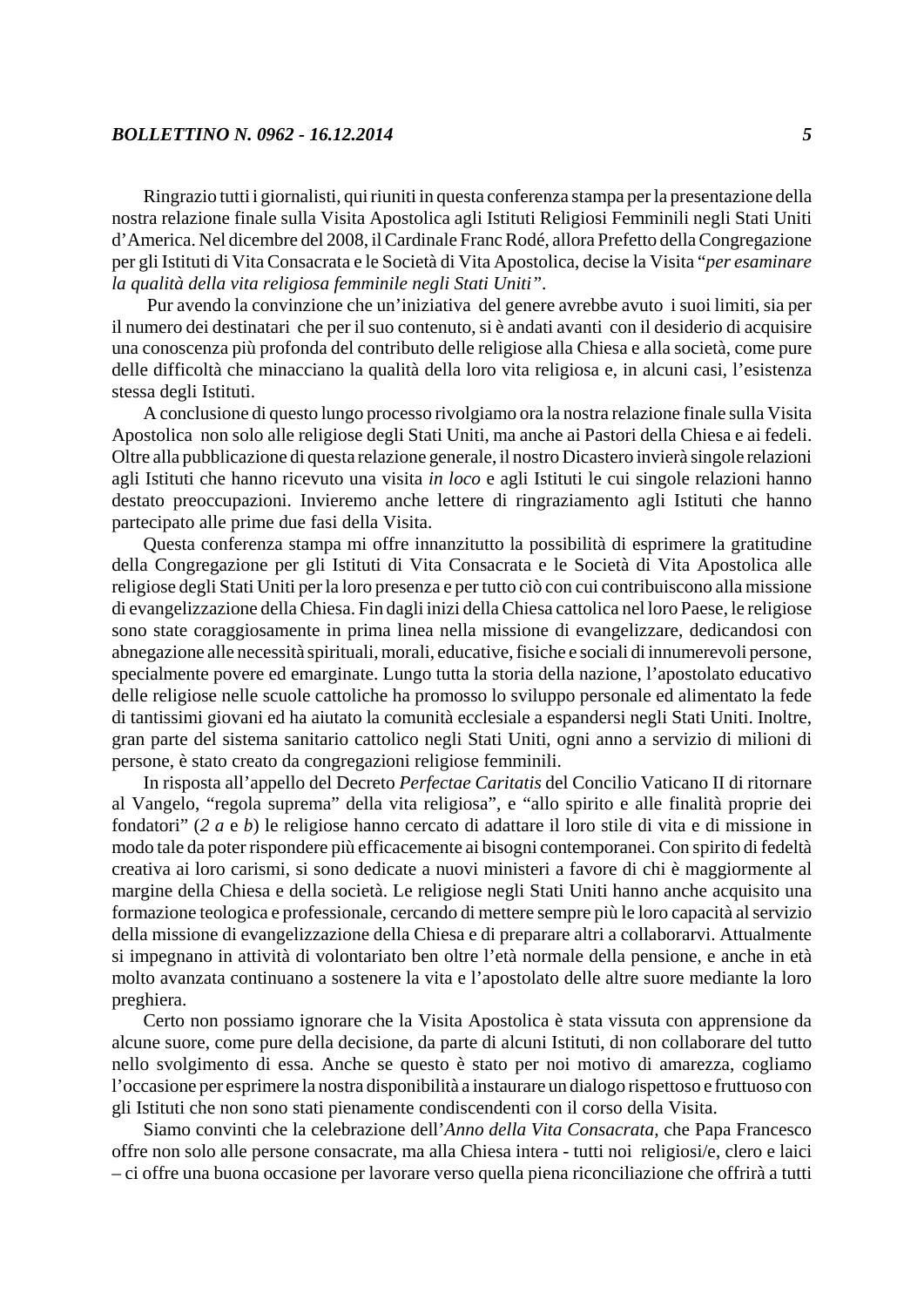una testimonianza radiante e attraente di comunione fraterna. Riaffermiamo il desiderio del nostro Dicastero di rinvigorire lo spirito di comunione nel nostro contatto diretto con le Conferenze di Superiore Maggiori, come pure con le superiore e i membri dei singoli Istituti. Esprimiamo la speranza di poter accogliere insieme il momento presente come occasione per trasformare ogni incertezza ed esitazione in fiduciosa collaborazione, in modo che il Signore possa condurci nel portare avanti la missione che egli ci ha affidato al servizio del suo popolo.

Certamente è interesse di tutti sapere che Papa Francesco ha chiesto al nostro Dicastero, in stretta collaborazione con la Congregazione per i Vescovi, di attualizzare il documento *Mutuae Relationes* sulla collaborazione tra vescovi e religiosi/e, in accordo con il proposito della Chiesa di promuovere la comunione ecclesiale che tutti desideriamo.

Accogliamo con gioia le molte recenti dichiarazioni di Papa Francesco sul contributi indispensabili e insostituibile delle donne alla società e alla Chiesa. Posso assicurare che questa Congregazione è impegnata a collaborare per rispondere alla risoluzione di Papa Francesco che "il genio femminile" trovi espressione "nei diversi luoghi in cui vengono prese le decisioni importanti, tanto nella Chiesa come nelle strutture sociali" (*Evangelii Gaudium*, 103). Continueremo a lavorare per fare sì che religiose competenti siano attivamente coinvolte nel dialogo religioso "rispetto al possibile ruolo della donna lì dove si prendono decisioni importanti, nei diversi ambiti della Chiesa" (*Ibid.,* 104).

A nome della Congregazione per gli Istituti di Vita Consacrata e le Società di Vita Apostolica e delle religiose degli Stati Uniti desidero esprimere la mia più sentita gratitudine a Madre Mary Clare Millea per aver accettato la sfida di questo gravoso impegno e per aver svolto questo compito in modo pastorale e professionale. Un grazie sincero anche a tutti coloro che hanno contribuito allo sviluppo della Visita, in particolare ai religiosi e alle religiose che hanno costituito il gruppo di appoggio, a coloro che hanno svolto le visite *in loco* e a quanti hanno collaborato nella Visita alla loro Congregazione.

La Visita Apostolica ha offerto alle religiose nuove opportunità per scoprire la presenza e l'azione salvifica di Dio in una fruttuosa comunicazione con le altre religiose, con i pastori della Chiesa e con i fedeli laici. Auspico che l'auto-valutazione e il dialogo suscitato dalla Visita Apostolica continui a dare frutti abbondanti per rivitalizzare e rafforzare gli Istituti religiosi nella fedeltà a Cristo, alla Chiesa e alla loro ispirazione fondante. Il nostro tempo ha bisogno della testimonianza credibile e attraente di persone consacrate che mostrino la potenza del Vangelo che redime e trasforma. Convinti della sublime dignità e della bellezza della vita consacrata, preghiamo tutti per le religiose e sosteniamole, promovendo attivamente le vocazioni alla vita religiosa. Grazie.

[Ora l'Arcivescovo José Rodríguez Carballo, Segretario della Congregazione, presenterà una visione d'insieme della nostra relazione finale sulla Visita Apostolica.]

[02073-01.01] [Testo originale: Inglese]

## **Statement of Archbishop José Rodríguez Carballo, O.F.M.**

The Dicasteries of the Apostolic See regularly authorize Apostolic Visitations, which involve sending a Visitor or Visitors to evaluate an ecclesiastical entity in order to assist the group in question to improve the way in which it carries out its mission in the life of the Church. In some ways, however, this Apostolic Visitation was unprecedented. It involved 341 religious institutes of women religious which engage in apostolic ministry and which have a generalate,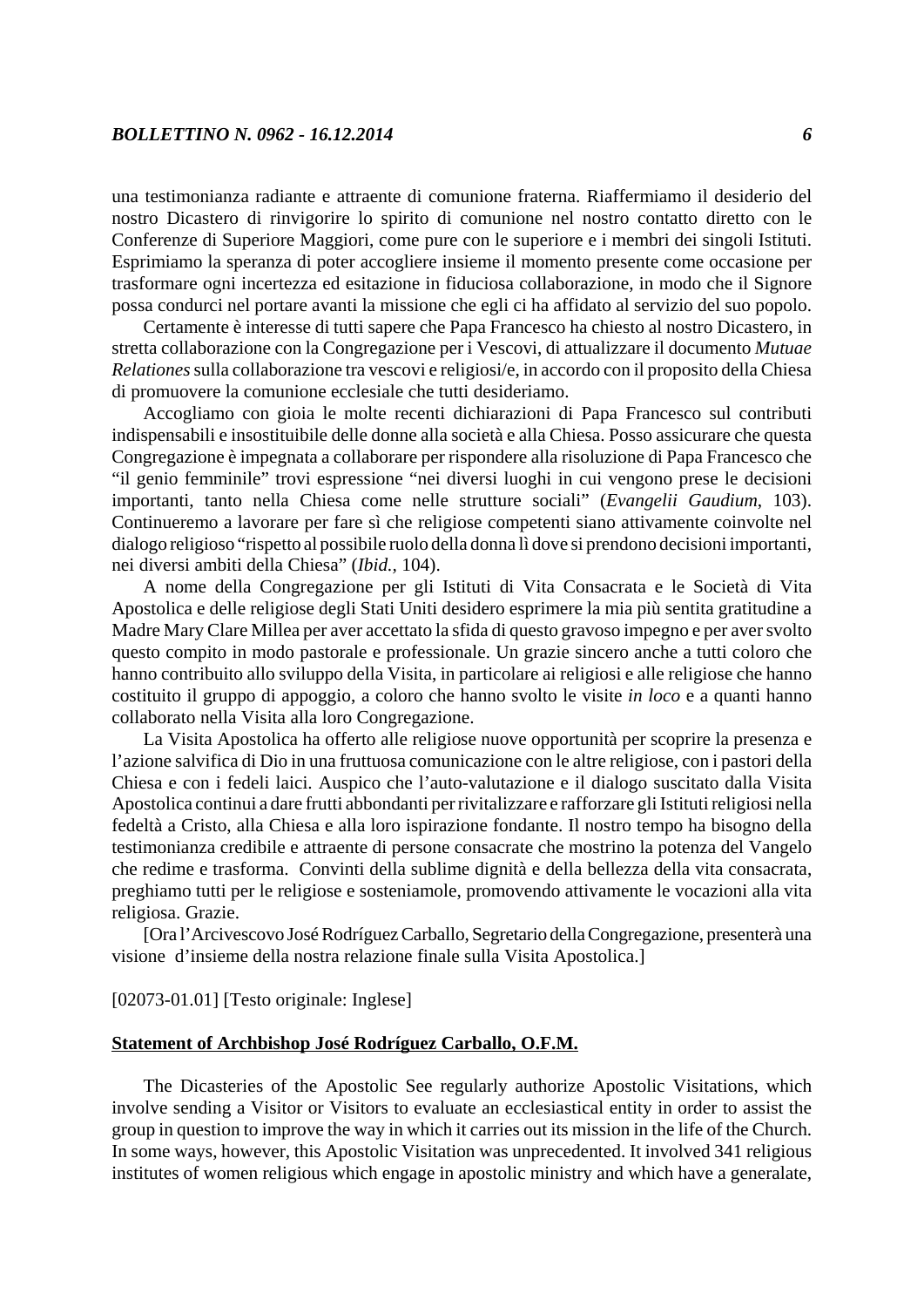provincialate and/or initial formation program in the United States. Both diocesan and pontifical right institutes, to which approximately 50,000 women religious throughout the United States belong, were part of the Visitation. Each province of institutes which had more than one province in the United States was considered a separate unit, for a total of 405 entities involved in the Visitation. Our Dicastery appointed a woman religious from the United States, Mother Mary Clare Millea, ASCJ, as Apostolic Visitator, granting her the faculties to design and carry out the Visitation. She, in turn, chose a core team of American religious who assisted her throughout the process.

Not only was the Apostolic Visitation vast in its proportions but it also examined widely diversified expressions of apostolic religious life throughout the country. From the outset, it sought to convey the caring support of the Church in respectful, "sister-to-sister" dialogue, as modeled in the Gospel account of the Visitation of Mary to her cousin Elizabeth. It sought to listen to the lived reality of the religious, understand their rich heritage, current challenges and future hopes, within the context of the ecclesial community.

The Visitation took place between 2009 and 2012 and was divided into four phases. In the first phase, 266 superiors general (78% of their total number)voluntarily engaged in personal dialogue with the Visitator. Subsequently, all major superiors were asked to complete a Questionnaire requesting empirical data and qualitative information regarding the spiritual, community and ministerial life of the individual institutes. On-site visits were then conducted in a representative sample of 90 religious institutes, representing about half of the apostolic women religious in the United States.

In the final phase of the Visitation, the Visitator submitted to our Dicastery a final General Report on the major issues and trends in women's religious life in the United States.While these trends cannot be presumed to apply to each of the institutes, they were significant enough to warrant mention in her report.

The Visitator also provided the Dicastery with a brief overview of each of the participating institutes, using the data submitted by major superiors as well as impressions gleaned from personal interviews and written documentation submitted to her by major superiors and their councils, members of the religious institutes and any other persons who wished to contribute their personal input to the process. As the Cardinal Prefect stated earlier, our Congregation will respond to the major superiors of the individual institutes in a manner consonant with their participation in the Visitation process. Respecting the confidential nature of the content of the individual reports, we will make no public statement regarding them.

The document we are presenting today is our Congregation's response to the Vistitator's General Report. Following a brief introduction, it describes the rationale and offers an overview of the Visitation process. It then briefly treats the principal issues evaluated during the Visitation process: empirical data, charism and identity, vocations and religious formation, Christ-centered prayer, community life and ministry, governance and financial stewardship, collaboration in the evangelizing mission of the Church and ecclesial communion.On each of these topics, a point of reference is given in the form of a brief statement of current Church teaching on the issue being reviewed. This is followed by a summary of the Visitator's overall evaluation of the reality. The third part of each section contains the Congregation's recommendations to all religious institutes regarding that issue.

Any oral summary of the Apostolic Visitation during this press conference would risk impoverishing its content. The full text of the Report will be available on the some major Catholic websites (www.vatican.va, www.uisg.org, www.vidimusdominum.org, www.lcwr.org,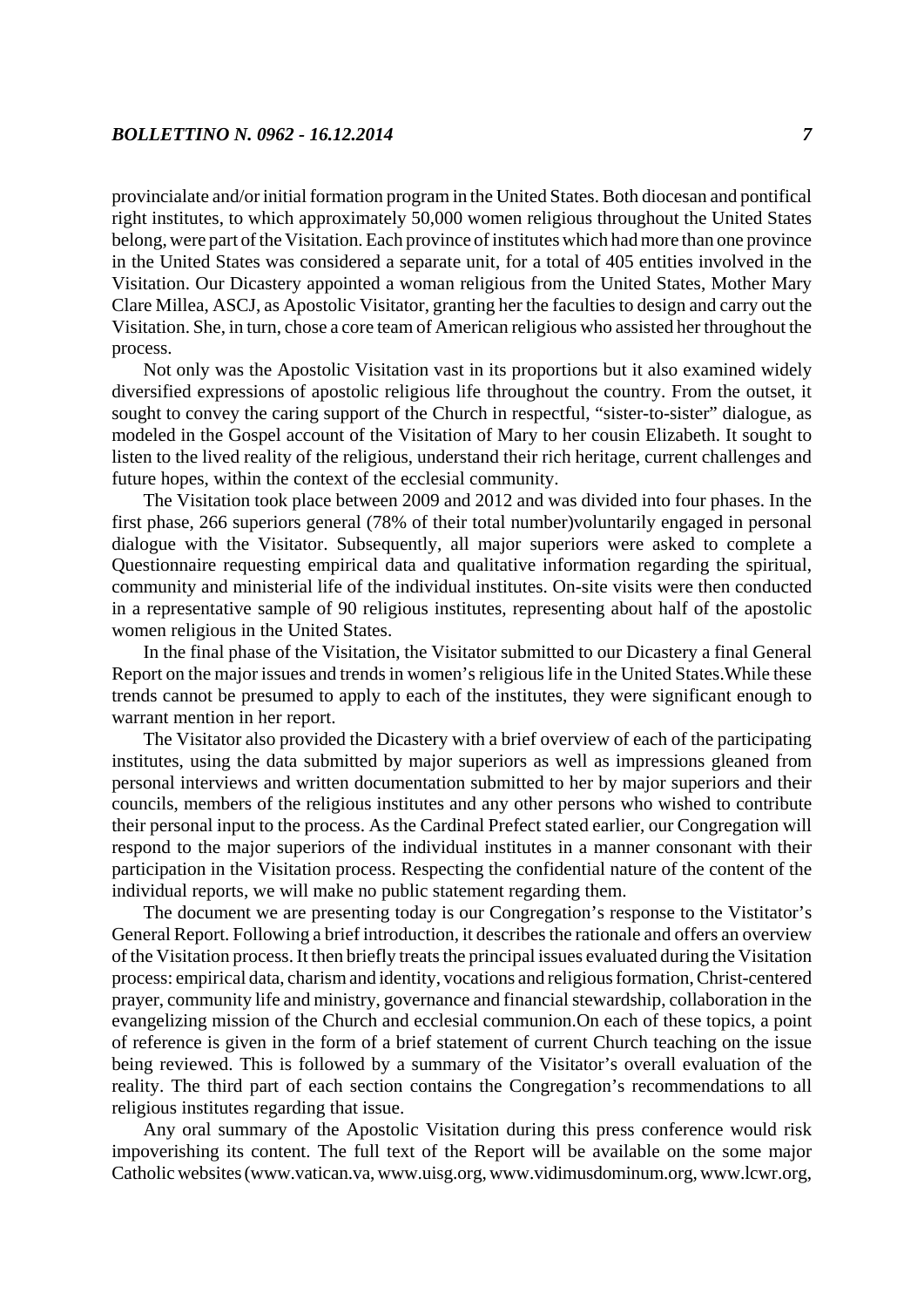www.cmswr.org, www.usccb.org) at the conclusion of this meeting. and will be sent to all the participating religious institutes as well.

We hope that women religious will recognize their lived reality in this report and will find it to be a helpful tool in their ongoing self-evaluation and in the articulation of their strategic plans for the future. We also hope and pray that reflection on its content will promote even greater collaborative efforts among religious institutes, with the Church's Pastors and lay faithful and with our Dicastery, in a deepening spirit of ecclesial communion, leading to an effective revitalization of their life and mission and new vocational interest in religious life.

We have prepared this final report with the compassionate support and encouragement of Pope Francis. His insistence that "none of us can think we are exempt from concern for the poor and for social justice" (*Evangelii Gaudium*, 201) certainly resonates deeply with women religious in the United States. Nearly all their foundresses/founders were very active in areas of social justice. Recent chapters of many institutes have studied their own history to discover creative and purposeful ways of responding to current societal issues as their foundress/founder would have addressed them today.

We gratefully acknowledge this apostolic fervor among women religious and support them in their resolve to continue to respond courageously to the Holy Father's urgent plea for spiritual conversion, intense love of God and neighbor, zeal for justice and peace, and the Gospel meaning of the poor and of poverty (*Evangelii Gaudium,*201T). As Pope Francis further insists, only by working together to create a new mind-set of solidaritywill we make those concrete decisions which will lead to the elimination of the structural causes of poverty and "would allow all peoples to become the artisans of their destiny"(Ibid,190).

The Church in the United States is greatly enriched by the myriad experiences and gifts of its current fifty thousand women religious and the multitude of dedicated women who have preceded them. We pray that the Holy Spirit continue to guide them on the journey of internal renewal as vital partners in the Church's mission of bringing the Good News of salvation to all.

Thank you for your attention.

[02074-02.01] [Original text: English]

#### **Italian translation (Statement of Archbishop José Rodríguez Carballo, O.F.M.)**

I Dicasteri della Sede Apostolica autorizzano regolarmente Visite Apostoliche, che implicano l'invio di uno o più Visitatori per valutare una entità ecclesiastica e poter così aiutare il gruppo in questione a migliorare il modo in cui svolge la sua missione nella vita della Chiesa. In un certo senso, comunque, questa Visita Apostolica, non ha precedenti. Ha coinvolto 341 Istituti religiosi femminili che sono impegnati in ministeri apostolici e che hanno un Generalato, un Provincialato e/o un programma di formazione negli Stati Uniti. Sia Istituti di diritto diocesano che di diritto pontificio, a cui appartengono circa 50.000 religiose negli Stati Uniti, sono stati coinvolti nella Visita. Ogni provincia di Istituti che avessero più provincie negli Stati Uniti è stata considerata una unità indipendente, per cui nella Visita sono state coinvolte 405 entità. Il nostro Dicastero ha nominato una religiosa degli Stati Uniti, Madre Mary Clare Millea, ASCJ, quale Visitatrice Apostolica, concedendole le facoltà di progettare e condurre la Visita. A sua volta, Madre Mary Claire ha scelto un'equipe di religiosi/e nordamericani che l'hanno coadiuvata.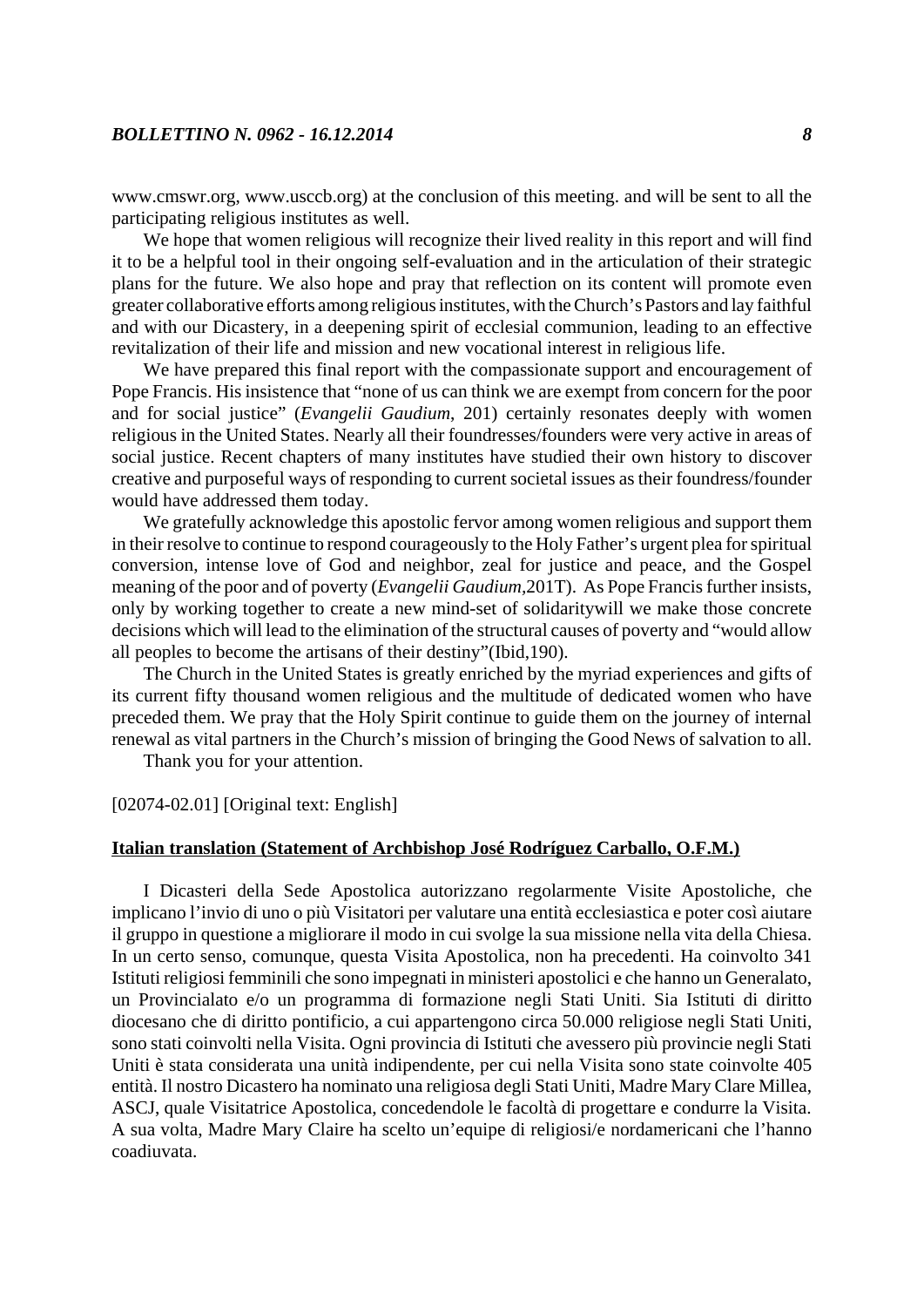La Visita Apostolica non è stata solo vasta nelle sue proporzioni, ma ha anche esaminato ampiamente le diverse espressioni della vita religiosa apostolica nel Paese. Fin dall'inizio, si è voluto trasmettere il sostegno premuroso della Chiesa, in un rispettoso dialogo "da sorella a sorella", il cui modello si trova nel passo evangelico della visita di Maria alla cugina Elisabetta. Si è cercato di ascoltare la realtà vissuta dalle religiose, di capire la loro ricca eredità, le sfide attuali e le speranze future, nell'ambito della comunità ecclesiale.

La Visita si è svolta tra il 2009 e il 2012, in quattro fasi. Nella prima fase, 266 superiore generali (il 78% del totale) si sono impegnate volontariamente in un dialogo personale con il Visitatore o Visitatrice. In seguito, a tutte le superiori maggiori è stato chiesto di compilare un questionario con dati concreti e informazioni sulla qualità della vita spirituale, comunitaria e apostolica dei singoli Istituti. Le visite *in loco* sono state condotte su un campione rappresentativo di 90 istituti religiosi, corrispondenti a circa metà degli istituti religiosi femminili di vita attiva negli Stati Uniti.

Nella fase finale della Visita, la Visitatrice ha presentato al nostro Dicastero una Relazione generale conclusiva sulle questioni principali e sulle tendenze della vita religiosa femminile negli Stati Uniti. Pur senza presumere di applicare tali tendenze a ogni Istituto, queste sono state sufficientemente significative per essere menzionate nella sua relazione.

La Visitatrice ha inoltre fornito al Dicastero una breve panoramica di ciascuno degli istituti partecipanti, servendosi dei dati presentati dalle superiore maggiori, come pure delle impressioni raccolte da interviste personali e documentazione scritta che le è stata presentata dalle superiore maggiori e dai loro consigli, da membri degli istituti e da altre persone che hanno voluto dare il proprio contributo allo svolgimento della Visita. Come già indicato dal Cardinale Prefetto, la nostra Congregazione risponderà alle superiore maggiori dei singoli istituti in modo consono alla loro partecipazione alla Visita. Nel rispetto della riservatezza del contenuto delle singole relazioni, non faremo nessuna dichiarazione pubblica riguardo ad esse.

Il documento che oggi vi presentiamo è la risposta della nostra Congregazione alla Relazione finale della Visitatrice. Dopo una breve introduzione, esso descrive la logica e offre una visione d'insieme del processo della Visita. Affronta poi brevemente i temi principali che sono stati considerati nel corso della Visita: dati rilevati, carisma e identità, vocazioni e formazione religiosa, preghiera cristocentrica, vita di comunità e apostolato, governo e gestione finanziaria, collaborazione alla missione evangelizzatrice della Chiesa e comunione ecclesiale. Per ciascuno di questi temi si offre un punto di riferimento nella forma di una breve esposizione attuale dell'insegnamento della Chiesa sui temi esaminati. Segue un riassunto della valutazione della Visitatrice sulla realtà. La terza parte di ogni sezione contiene le raccomandazioni della Congregazione a tutti gli istituti religiosi riguardo al tema in questione.

Qualsiasi riassunto orale della Visita Apostolica durante questa conferenza stampa rischierebbe di impoverirne il contenuto. Il testo completo sarà a disposizione su alcuni dei principali siti web cattolici (per esempio: www.vatican.va, www.uisg.org, www.vidimusdominum.org, www.lcwr.org, www.cmswr.org, www.usccb.org) e sarà anche inviato a tutti gli istituti religiosi a cui si è rivolta la Visita.

Abbiamo speranza che le religiose riconoscano in questa relazione il loro vissuto, e la trovino utile a una loro continua autovalutazione e all'articolazione dei loro piani programmatici per il futuro. Speriamo inoltre e preghiamo affinché la riflessione sul suo contenuto promuova una sempre maggiore collaborazione tra gli istituti religiosi, con i pastori della Chiesa e i fedeli laici e con il nostro Dicastero, e aiuti ad approfondire lo spirito di comunione ecclesiale,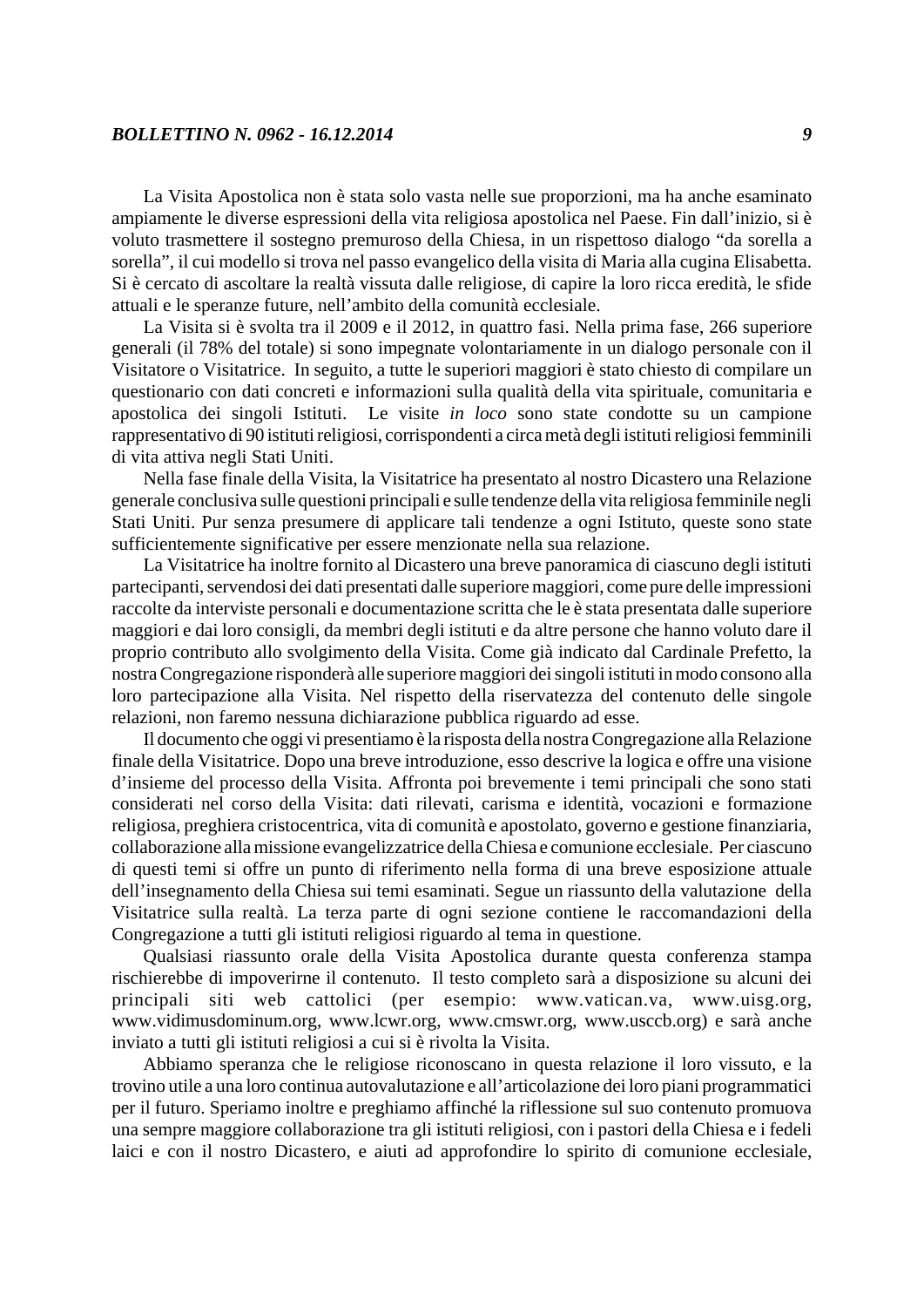conducendo così a un'effettiva rivitalizzazione della loro vita e missione e ad un nuovo interesse vocazionale per la vita religiosa.

Abbiamo preparato questa relazione finale in sintonia e con l'incoraggiamento di Papa Francesco. La sua insistenza sul fatto che "nessuno dovrebbe dire che si mantiene lontano dai poveri e dalla giustizia sociale" (*Evangelii Gaudium*, 201) trova profonda risonanza nelle religiose degli Stati Uniti. Quasi tutte le loro fondatrici/fondatori si sono attivamente impegnate/i nell'ambito della giustizia sociale. I recenti capitoli di molti Istituti hanno studiato la propria storia per scoprire come rispondere con creatività e decisione ai problemi della società attuale, come oggi farebbero le loro fondatrici/fondatori.

Riconosciamo con gratitudine questo fervore apostolico tra le religiose e le appoggiamo nella loro volontà di continuare a rispondere coraggiosamente al pressante appello del Santo Padre per "la conversione spirituale, l'intensità dall'amore a Dio e al prossimo, lo zelo per la giustizia e la pace, il significato evangelico dei poveri e della povertà (*Ibid.*).

Come Papa Francesco ulteriormente insiste, solo lavorando insieme per creare una nuova mentalità di solidarietà, prenderemo quelle decisioni concrete che ci condurranno a eliminare le cause strutturali della povertà e permetteranno "a tutti i popoli di giungere con le loro forze a essere artefici del loro destino"(*Ibid*,190).

La Chiesa negli Stati Uniti è fortemente arricchita dalla miriade di esperienze e di doni delle sue attuali cinquantamila religiose e dalla moltitudine di donne consacrate che le hanno precedute. Preghiamo lo Spirito Santo affinché continui a guidarle lungo il cammino del rinnovamento interiore come *partners* vitali nella missione della Chiesa di portare la Buona Notizia della salvezza a tutti.

Grazie per l'attenzione.

[02074-01.01] [Testo originale: Inglese]

## **Statement of Sr. M. Clare Millea, A.S.C.J.**

I imagine that each of the women religious here present and those who are following this press conference via internet remember the moment we heard the announcement of the Apostolic Visitation. For me, it began with a totally unexpected phone call from Cardinal Franc Rodé, then Prefect of the Congregation for Consecrated Life. I immediately felt overwhelmed by such an enormous task and keenly aware of my own limitations. At the same time, I knew there could be no other response on my part but yes, in loving obedience to the Church and to the religious life which I deeply love. I tried to carry it out with unwavering faith in the guidance of the Holy Spirit and the support of much prayer.

Throughout the entire Visitation, I not only felt the weight of this responsibility but also the deep trust of the Dicastery. From the outset, Cardinal Rodé clearly wanted an American religious to be the Holy See's envoy in this delicate mission, giving me free rein to choose my own collaborators to assist in the Visitation's design, the formulation of its strategies and the ongoing evaluation and modification of the process. He readily agreed to let us establish a first-ever visitation website to keep the women religious and the general public abreast of its developments. Each time I returned to Rome from my U.S. office, he attentively listened to my updates and encouraged our efforts. From the time of Archbishop Joseph Tobin's appointment as Secretary of the Dicastery in 2010, he always showed great sensitivity to the women religious and intense interest in the process. I thank them as well as Cardinal João Braz de Aviz and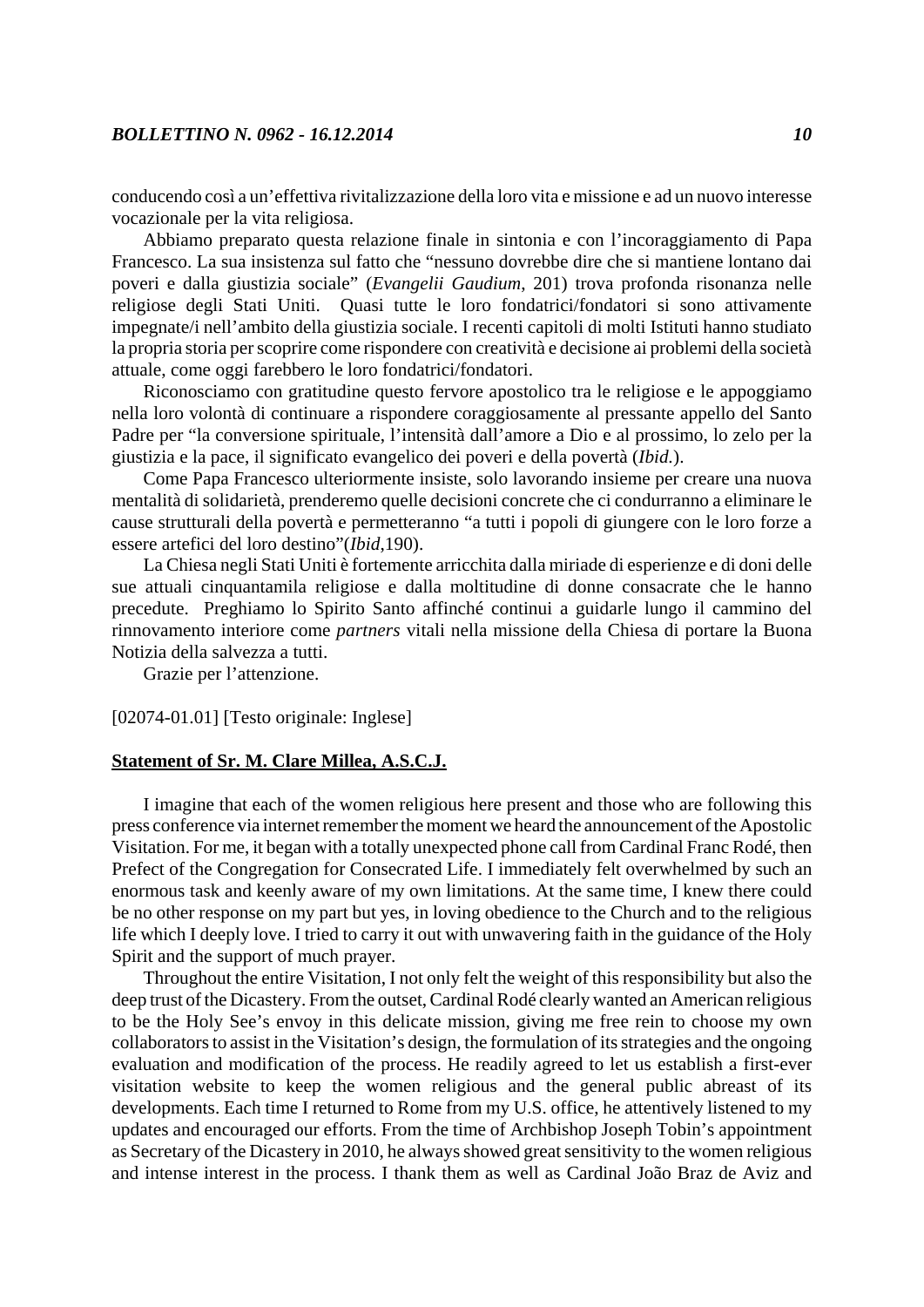Archbishop Carballo, who have brought the Visitation to its completion in a very pastoral manner and have given us a wonderful message of hope today.

My core team of dedicated religious offered invaluable voluntary service to the Apostolic Visitation. Their commitment to the Church and to the values of religious life, as well as their belief in the sacred dignity of every human person enabled the Visitation to take place with profound respect for each individual religious and congregation. I am happy for this opportunity to publicly thank them for their great contribution. I also gratefully acknowledge the wise counsel of various other consultants and the fine service rendered by nearly eighty religious from forty-six congregations who conducted the on-site Visits.

My personal contact with many of the dedicated leaders and members of the religious institutes in our country has filled me with joyful gratitude. I now understand as never before how enriched and blessed the Church in the United States is because of the myriad experiences and gifts of its current fifty thousand women religious and the multitudes of dedicated women who have preceded us.

The Apostolic Visitation provided many opportunities for reflection, dialogue and communion among women religious in the United States as well as with the Church's pastors and lay faithful. Congregation leaders, including those who expressed resistance initially to this initiative, have shared that the process has yielded surprising positive results, such as:

- honest confrontation with the transformative power of the Word of God,
- deep spiritual conversations with our sisters about the life, witness and message of our foundresses and founders,
- earnest delving into Church documents about consecrated life,
- increased solidarity among women religious and renewed desire to move beyond attitudes which prevent us from being in communion with one another,
- a wonderful outpouring of loving gratitude expressed to women religious by bishops, clergy and lay persons which has sparked new energy and resourcefulness among us and has awakened a renewed interest in the promotion of vocations to the religious life.

Like the major superiors present here today, I too, as superior general of an international institute, have been eagerly awaiting the response of the Congregation for Consecrated Life at the conclusion of the Apostolic Visitation. As the person who conveyed the complex reality of our religious congregations to the Holy See with as much integrity and reverence as was possible, I affirm that the report given to us today reflects my findings in a concise and accurate manner.

I thank Cardinal Braz de Aviz and Archbishop Carballo for hearing our voices, our concerns and our goodwill, and for responding to us with sensitivity, respect and clarity. Your message to us today shows that you do understand our ongoing struggle to faithfully serve the Church in challenging times, despite our shortcomings and limitations. While you affirm the importance of our life and ministry in the Church, you challenge us with clear guidelines for an effective *metanoia*, the ongoing conversion essential to the effective revitalization of our vocation and life style. Thank you for inviting all of us to continue our open and honest dialogue with one another, with our pastors and with you, so that whatever remains of uncertainty and hesitancy among us might be transformed into collaborative trust and effective witness.

I sincerely hope that the positive energy generated by the Apostolic Visitation will continue to bear fruit in the ongoing revitalization of the vocation and ministry of women religious in the United States. The Visitation has given us a priceless opportunity to renew our commitment to the consecrated life and to place our unique gifts at the service of the Church, as together we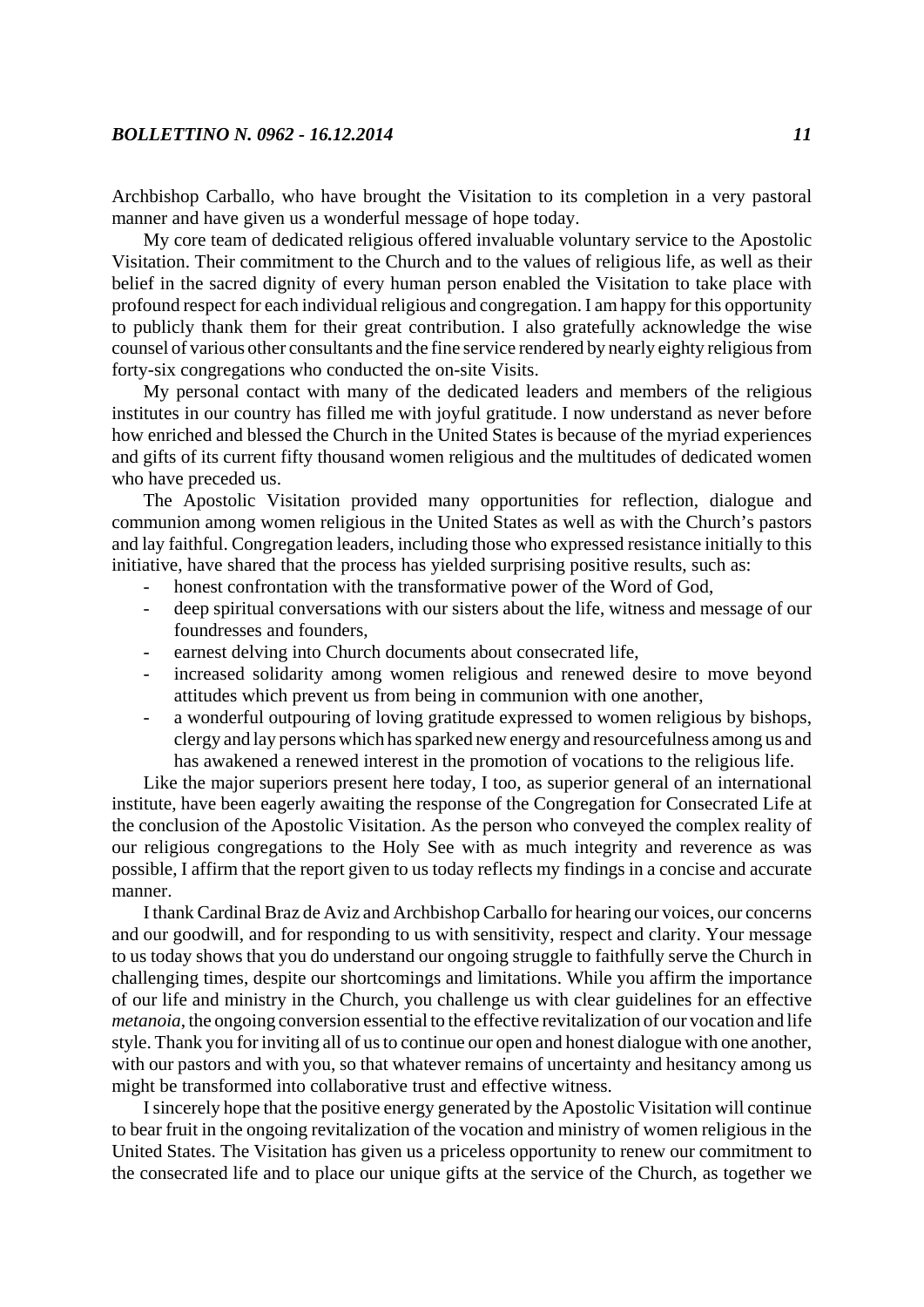confront new and emerging threats to human dignity, religious freedom and conscience protection. May the affirmation and challenges of this final report impel us all to become – as Pope Francis urges us – joyful, Spirit-filled evangelizers who cultivate in prayer the interior space which gives a Christian meaning to our commitment and activity (cf *Evangelii Gaudium* 262). In true synergy with all other vocations in the Church, may we spread the spirituality of communion in our own communities, in the ecclesial community and in the existential peripheries of a world looking for a purpose in life, thirsting for the divine (cf Pope Francis, *Apostolic letter for the Year of Consecrated Life* 3-4 ).

Thank you.

#### [02075-02.01] [Original Text: English]

#### **Statement of Sr. Sharon Holland, I. H.M.**

Thank You.

First of all I would like to express thanks to Mother Mary Clare. The organization, preparation and carrying out of this enormous undertaking was truly amazing. The training of the team of religious who visited our institutes resulted, when the time came, in a great sense of freedom.

As the Report itself acknowledges, the Visitation was met by some religious with "apprehension and suspicion" (n. 11). The expressed purpose, "*to look into the quality of life of religious women in the United States,"* was troubling. Some congregations reported that their elder sisters felt that their whole lives had been judged and found wanting. Despite the apprehension however, today we are looking at an affirmative and realistic report which, we know, is based on the study of written responses and on countless hours of attentive listening.

A reflection on my own experience of the visitation may put in perspective some of what happened in many of our U.S. religious houses. A large number of Sisters gathered in our Motherhouse chapel; they were Sisters who live there and others living near enough to come for the opening of the visitation. There was a certain anxiety in the air.

After our two visitors were introduced, one began to explain the purpose of the visit and how they would proceed. It was clear that they would observe the official process as it was entrusted to them, but their tone and the quality of their presence began to change the atmosphere. It was evident that these were sisters like us to whom we could speak openly and honestly. The personal visits took place in open conversation, sharing the joys and hopes of post conciliar renewal; the anxieties, concerns and hopes for the future. We spoke of a deepened life of prayer rooted in Scripture, of the enthusiasm for our charism and fidelity in mission, often in collaboration with other institutes and with laity.

The Report we are receiving today reflects our reality—in its commonality and diversity. Perhaps because so many voices were heard and a remarkable synthesis made, Institutes will easily recognize their own truth, and also respect the diversity among us. Our achievements have been recognized with gratitude, and the nature of our challenges reviewed. We are urged to reflect, to strengthen, to take up opportunities, to discern, to act in extending the Church's evangelizing mission, according to our distinctive but complementary charisms.

I am very aware that, in addition to the media, I am speaking to American religious, about whom and for whom this report was written, but who have not yet seen it. Soon all will have it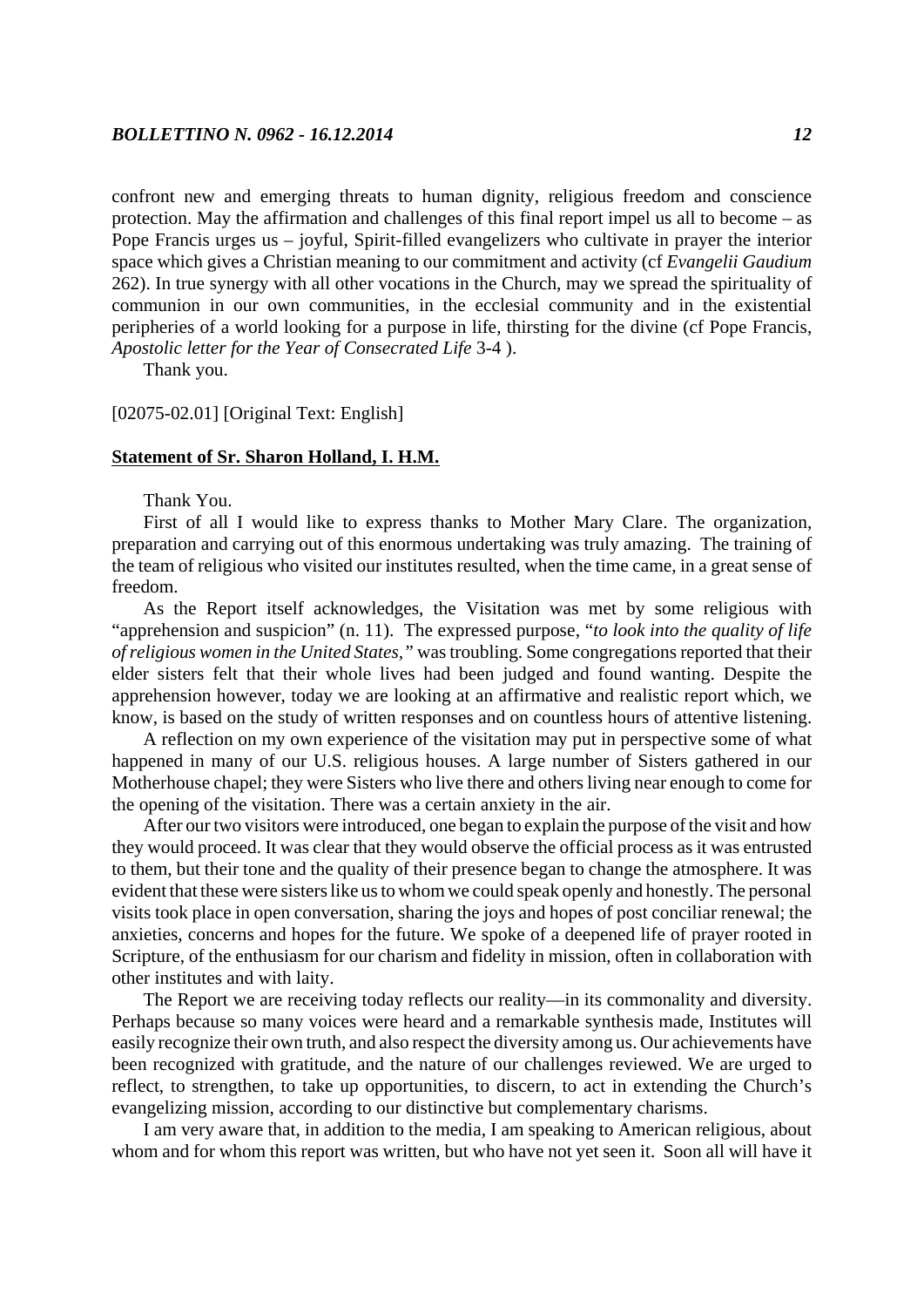in hand. It occurred to me that as the Report is read, many may recognize expressions in the document which could have been copied from their Institutes' Chapter documents.

In a particular way, it is the realism of the text which appealed to me first. For example, in the section on vocation promotion and formation, there is the common concern for the dramatic decline in vocations. However, the Report goes on to recognize that the vocational peak of the 1960's was unusual, and not a norm to which we can return. Rather, the focus is on providing the formation needed for today's candidates who often are highly qualified professionally, but lacking in theological formation.

The section concerning Financial Stewardship likewise shows our complex current realities. Religious are praised for wise stewardship, socially responsible investing and strategic planning for the needs of members and ministries. Simultaneously, there is a very concrete acknowledgment of many causes contributing to our financial problems: years of undercompensated ministry, a diminished number of earners, volunteer ministries of elder religious, work with the poor and disenfranchised and the fact that sisters serving in ecclesiastical structures receive relatively low salaries and have sometimes lost their positions due to downsizing.

I mention these factors simply to emphasize again how much has been heard and understood. There is an encouraging and realistic tone in this Report. Challenges are understood, but it is not a document of blame, or of simplistic solutions. One can read the text and feel appreciated and trusted to carry on.

The Year of Consecrated Life is seen as an opportune moment, for all – religious, clergy and laity – to take steps toward forgiveness and reconciliation in witness of ecclesial communion. It offers "an opportunity to transform uncertainty and hesitancy into collaborative trust…" in service of mission. Using the words of Pope Francis, the need for a "more incisive female presence in the Church" is repeated.

Written by those who listened deeply to many sisters, to many stories, experiences, fears and hopes, the Report tells with integrity, not only the "what" of our contemporary reality, but also much of the "why".

As our members read, study, pray over and discuss this Report, I believe they will feel affirmed and strengthened. Through participation in this process, we have deepened spiritually, reaffirmed our belief in our religious life and renewed our commitment to our mission in the Church and the world. We have benefitted anew from the experience of collaboration and communion among institutes, with pastors, and with laity.

In this Advent Season, we claim one more reason to express the joy of the Gospel.

### [02076-02.01] [Original text: English]

#### **Statement of Sr. Agnes Mary Donovan, S.V.**

When the Apostolic Visitation of Women's Religious communities in the United States was announced, the Members of the *Council of Major Superiors of Women Religious* (CMSWR) welcomed the invitation from the *Congregation for Institutes of Consecrated Life and Societies of Apostolic Life* (CICLSAL) to prayerful self-reflection, self-evaluation and dialogue. We were genuinely confident that we would be both affirmed and challenged in the process.

In speaking with Religious Superiors, Pope Francis has said, "… it is not possible that a consecrated woman … not 'feel' along with the Church. A 'feeling' along with the Church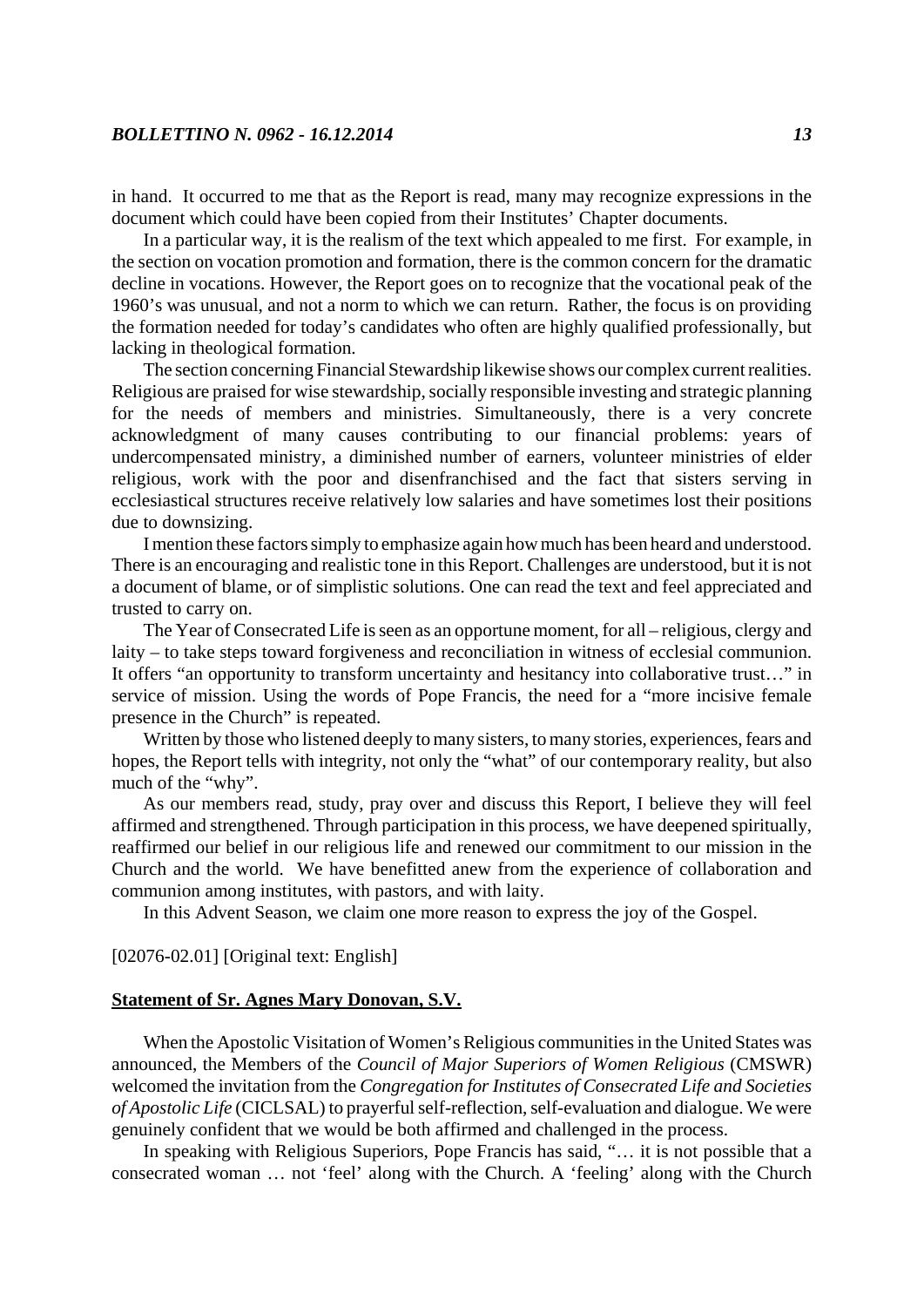which was generated in us in our Baptism; a 'feeling' with the Church which finds its filial expression in fidelity to the Magisterium, in communion with the pastors and the Successor of Peter, Bishop of Rome, the visible sign of unity."1

The Apostolic Visitation offered us a tangible opportunity to 'feel' along with the Church. In the words of one member Superior of the CMSWR, "from the beginning preparations to the closing prayer, (the Visitation) was an overwhelmingly beautiful experience." Another was grateful that the process opened up "community-wide study and discussion, providing each sister the opportunity to reflect on fundamental areas of our life and apostolate, and to share with one another." The on-site visit for a third was "refreshing and gave me a deeper sense of joy in the Holy Spirit working within our charism…" Another Superior summed up her community's experience by stating, "We were not disappointed during any phase of the Visitation."

As we welcome the Final Report, we are particularly grateful for those who have given countless hours of thoughtful labor to this effort, hopeful that, in time, it will bear fruit for the good of religious life and the Church.

The Final Report acknowledges the fact of the "widely diversified expressions of apostolic religious life" in the United States while focusing on the overall trends evident in the majority of communities. Underneath that broad brush stroke, there is another trend. It is a quiet one and small, but nonetheless significant, and one which has consistently grown over these first 15 years of the new millennium. While the overall trend may be towards aging and diminishment, apostolic Religious Life is not dying in the United States. There is reason for hope. The same voice of love which called women to courageously and selflessly tend the poor, weak and young in the past is still calling young women today. It is the voice of Jesus, and the experience of His personal love continues to lead young women to our doors.

Within the 125 communities of CMSWR members, nearly 20% (almost 1,000) of the Sisters are currently in initial formation (in the years prior to final vows). The average age of Sisters is 53 years -- well below the overall trend.<sup>2</sup> There is cause for wonder, here, and gratitude. Our culture can be quite antagonistic towards the faith, and skeptical at best towards religious life, and yet from this milieu the Lord is surprising women with His love, His mercy, and the possibility of a new and beautiful life consecrated by public vows.

Those who enter our communities have benefitted from the avenues opened to women over the last 50 years. They are educated, and have been formed in family, school and work environments that have encouraged and developed their native capacities and gifts as women. They fully expect that the Church will, likewise, receive their "feminine genius," their voice on behalf of the poor and vulnerable Jesus in our midst, and their thoughtful contributions to the concerns of the Church at large. These women know the power of vowed religious to spark new life in weary hearts, and anticipate giving themselves in the apostolate to bear this life to those most in need.

Women enter religious life out of a world they know well in order to follow and give themselves totally to that which the world cannot give. They are responding to an invitation from the Lord that holds a Divine promise confirming the goodness of their identity as women and their purpose in life, their essential mission of spiritual, maternal love. These women are looking to live – concretely and definitively – in a manner which confirms what they have first experienced in their hearts. The CMSWR has assisted the formation of these young religious that they may, for a lifetime, live religious life "from the inside-out", i.e., not so much from rule as from the principle which the rule manifests.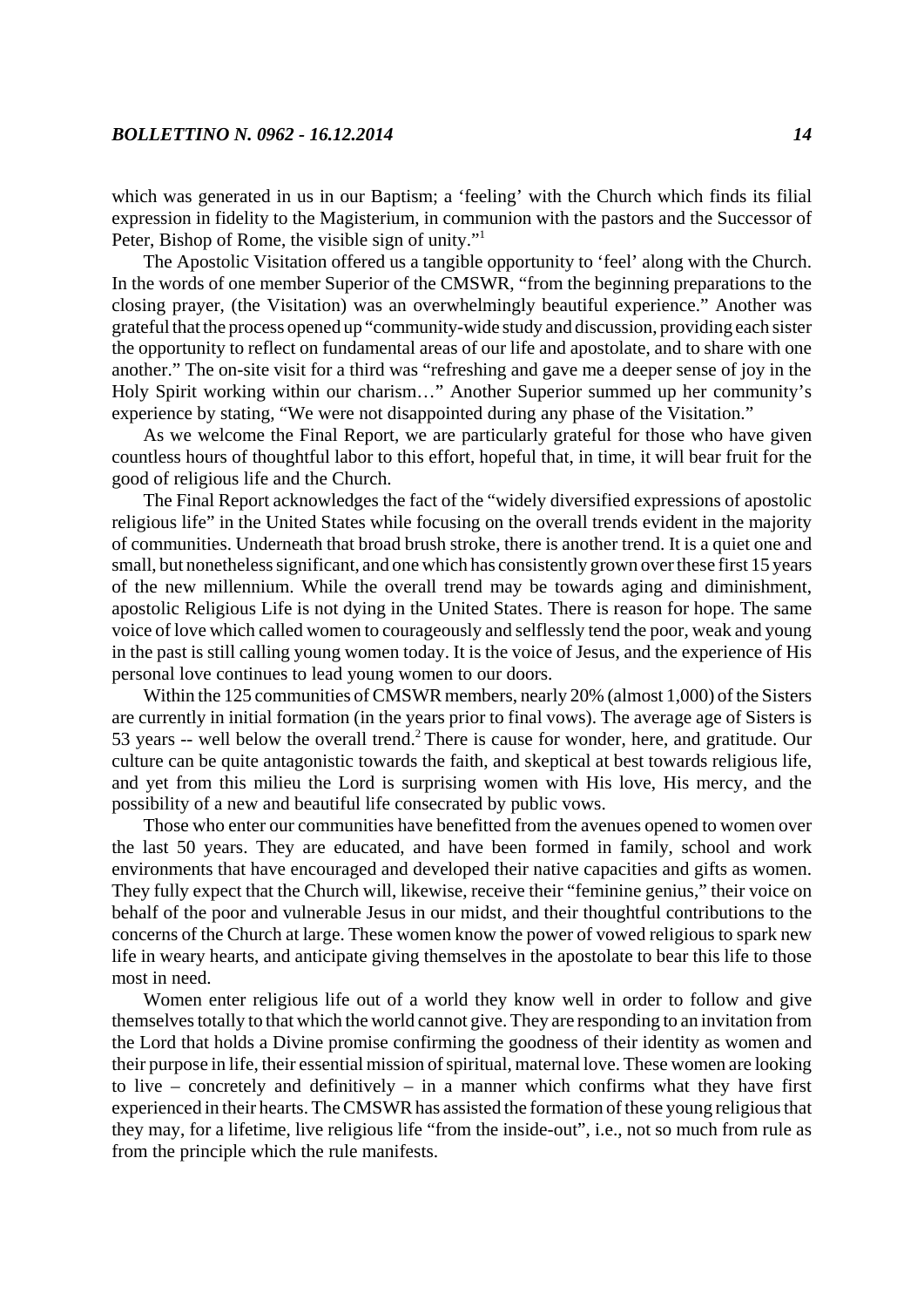The observations of the Final Report and the findings of the 2009 Center for the Applied Research on the Apostolate (CARA) study on candidates to religious life ring true to the Members of the CMSWR.3 These candidates are seeking a way of life which includes elements which have always been core to the identity of religious life, and yet they do so without the influence of a culture where such elements – or even religious life itself - is prevalent or familiar. What are some of these elements?

- They have encountered the living Lord in prayer and begun to follow Him in a new life in the Spirit. Young women look, above all, to live a religious life founded on the Sacraments and which includes a rich, robust and daily common and personal prayer life as an irreplaceable means of personal growth and of spiritual communion in community.
- They know precisely through experience that to follow the Lord means to not be alone, and they want to walk this path closely together with others who share the fire of their love for the Lord. They want to be assisted and held accountable in a community where all are sincerely, even if imperfectly, striving towards perfect love.
- These women know they could live quite well, and successfully, in the world as lay women. The call they have experienced interiorly is to separate themselves from that world in order to serve it with and from the Heart of Christ. They want to be externally recognizable as tender mothers in the Church - so they can be found and approached at any moment, in any circumstance, with confidence, by the poor and needy who are often hidden on the margins of society or in the darkness of fear.

While we cannot but rejoice to see the initiative of God in the lives of the young, the Church and the world look for the witness of mature women religious who, by the radiance of their lives, communicate the fact that God's promises are true and trustworthy. There is no act so powerful, no act that can "wake up the world,"<sup>4</sup> as much as a consecrated woman who says in her very being, "It is no longer I who live, but Christ who lives in me."<sup>5</sup> That's precisely what women religious have been saying and living since the earliest days of our Country's founding, and to prodigious apostolic fruitfulness. Today, this legacy continues.

As regards the apostolates of women religious in the United States, the communities associated with the CMSWR share in some of the overall trends of the Final Report, and again we note distinctions from these trends. Professed Sisters in our communities (81% of the members are in active ministry) labor in a variety of corporate apostolates. The greatest number of Sisters are dedicated to the care of the sick and elderly in health-care facilities and hospital settings; the second largest number of Sisters are serving in a ministry of education, teaching in every academic setting from nursery and pre-schools to university/seminary programs; and the third largest number bring the Gospel to people of all ages by way of evangelization, catechesis and religious education (outside of school settings). These most common forms of apostolate have long-standing and venerable histories among religious communities of women in the United States. Our gratitude and admiration for those who have gone before us grows with each passing year, as does our desire to give to those religious who will follow after us an inheritance "incapable of fading or defilement."6

*Vita Consecrata* reminded us that, "The first duty of the consecrated life is *to make visible* the marvels wrought by God in the frail humanity of those who are called. They bear witness to these marvels not so much in words as by the eloquent language of a transfigured life, capable of amazing the world."<sup>7</sup> It is to this end, in faith, that the Members of the CMSWR and our communities renew our love and commitment to give our hearts, our love, our lives to Jesus in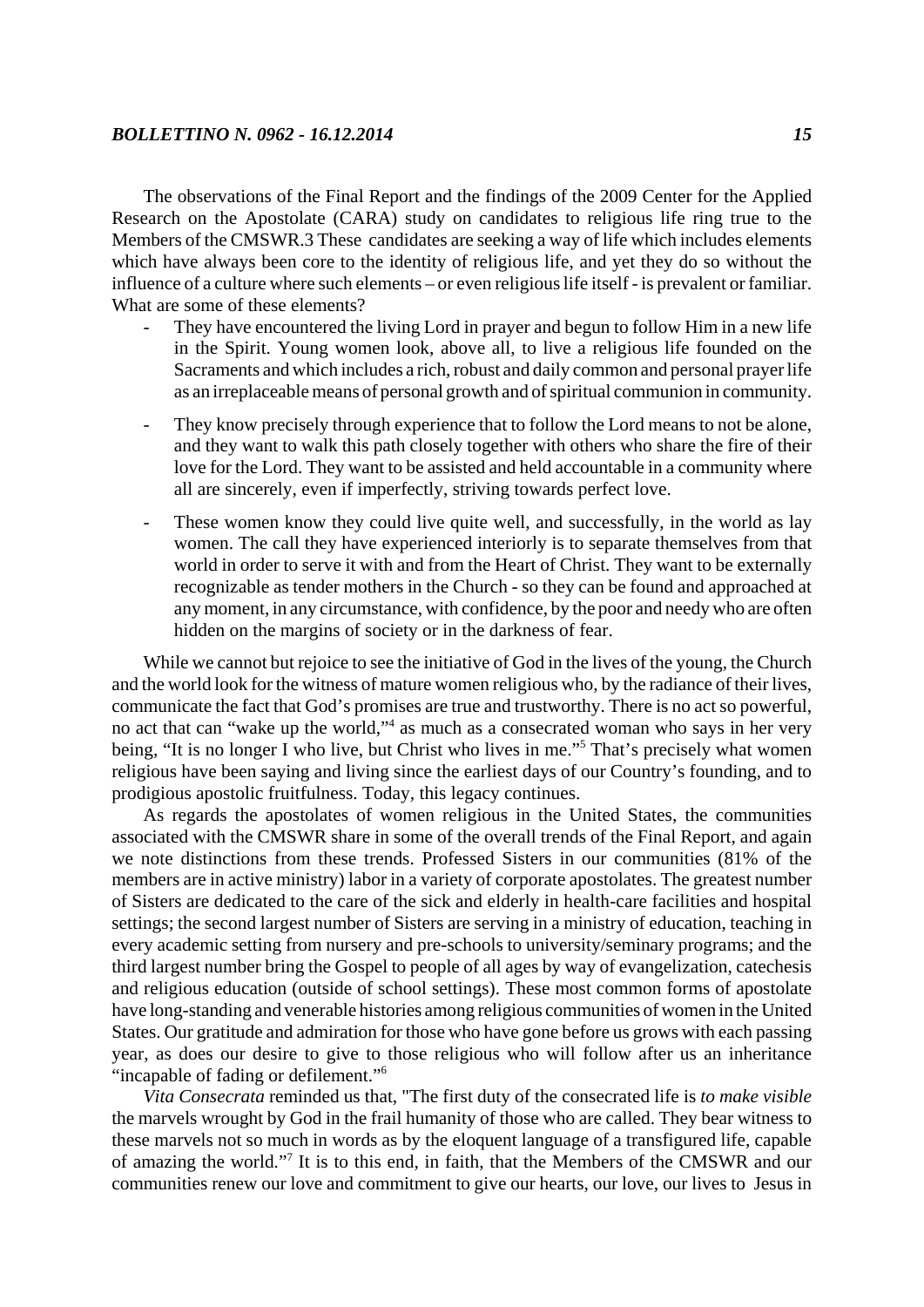His Church, echoing the words of Blessed Mother Teresa, "We try to pray through our work by doing it with Jesus, for Jesus, to Jesus." Our small but significant numbers eagerly give the little we have - our five loaves and two fish – that Jesus – who can do so much with so little, so long as we give Him everything - may multiply our small offering into "something beautiful for God."<sup>8</sup> For "with God nothing will be impossible."<sup>9</sup>

We consider it a providential blessing that the Final Report of the Apostolic Visitation comes at this moment of grace: the beginning of the *Year for Consecrated Life* called by Pope Francis. This year shines a spotlight on religious life not just in our country but across the globe, not just for religious but for the whole Church. We were happy to initiate a nation-wide, collaborative endeavor in celebration of this year of grace - together with all US women and men religious and with the enthusiastic support of the nation's Bishops - of three theme specific Open House Days at convents and friaries throughout the US. The first Open House Day will take place on Sunday, February 8, 2015. The second, a Service Day with religious, will be held during the summer of 2015, and a Day of Prayer with Religious on Sunday, September 13, 2015.

It is a beautiful time for religious life in the Church and we look to all Religious Sisters in the United States that together, we may give witness and encouragement to one another as we follow in the footsteps of Jesus, in the pattern of Our Lady, in love and ever increasing holiness.

\_\_\_\_\_\_\_\_\_\_\_\_\_\_\_\_\_\_\_\_\_\_\_

## [02077-02.01] [Original text: English]

# **Closing remarks of Fr. Thomas Rosica, C.S.B.**

I wish to thank the participants in today's Press Conference and all of you have joined us here in Rome and those in the United States and elsewhere via the Internet. In his letter to Consecrated women and men a few weeks ago, Church, Francis reminded us of the old saying that will always be true: "Where there are religious, there is joy". He is counting on us "to wake up the world", since the distinctive sign of consecrated life is prophecy. It is our hope that today's conference from the Vatican and the release of the final report be an Advent sign of joy for the Church and a prophetic awakening for the world.

All of the texts of today's Press Conference, including the full report, will be available shortly on the Vatican website as well as on the websites of the LCWR and the CMSWR and other websites. Three filmed interviews with the three sisters here present may be found on the Vatican YouTube webpage and on the websites of the two conferences of women religious.

<sup>1</sup> Pope Francis, Address to the *International Union of Superiors General* (UISG); May 8, 2013 http://www.zenit.org/en/articles/pope-s-address-to-women-religious-superiors

<sup>&</sup>lt;sup>2</sup> CMSWR, internal demographic survey, 2013.

<sup>&</sup>lt;sup>3</sup> Sr. Mary E. Bendyna, O.P. and Mary L. Gautier, "Recent Vocations to Religious Life: A Report for the National Religious Vocation Conference," Washington, DC: Center for Applied Research in the Apostolate, 2009.

<sup>&</sup>lt;sup>4</sup> Pope Francis, meeting with Union of Superiors General of Religious Men, November 29, 2013; published on January 3, 2014; http://www.laciviltacattolica.it/articoli\_download/extra/Wake\_up\_the\_world.pdf

<sup>5</sup> Gal. 2:20

<sup>6</sup> 1 Peter 1:4 <sup>7</sup> *Vita Consecrata*, 20

<sup>8</sup> Malcolm Muggeridge, title of 1967 BBC Interview and later book: *Something Beautiful for God: Mother Teresa of Calcutta* (HarperCollins, 1971)

<sup>9</sup> Lk 1:37